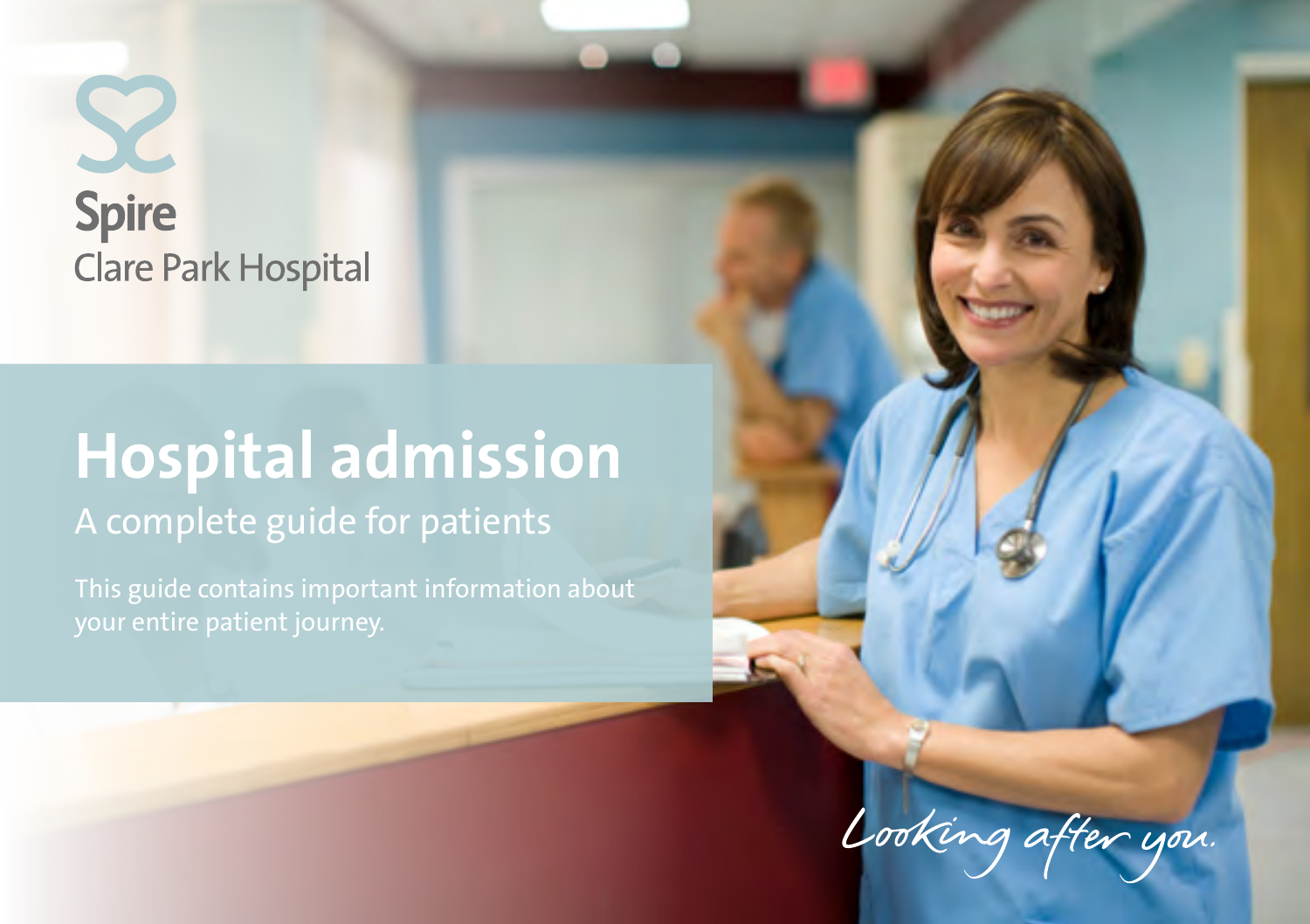This brochure is designed to provide information you require before, during and after your stay with us.

Please bring this brochure with you to the about your stay with us and aftercare.

Our hospital team is here to help you during your stay so, if you have any queries or concerns, aspect of your stay with us and what to expect, please don't hesitate to ask a member of our nursing team.

During your stay at our hospital we want you to feel relaxed, well-informed and confident. We have high levels in our clinical expertise and with exceptional standards of cleanliness.



We hope that you are comfortable during your stay and we welcome your feedback. On the morning of your discharge, you will be provided with a comments and feedback questionnaire. Upon completion please return to a member of reception or ward staff.

At Spire Clare Park Hospital we have an exemplary record in healthcare standards.

We have no reported cases of Methicillin Resistant Staphylococcus Aurous (MRSA), bacteraemia or Clostridium Difficile (C.Diff).

We are aware that when you come into hospital, your admission and your procedure will be at that we start to prepare you for your discharge to ensure that you know what to expect and are confident about your care, particularly when you return home.

#### **Customer Care**

Our objective at Clare Park is to give our patients the best quality of care and service at all times, from your initial enquiry through to posttreatment advice. Our Consultants are leading clinicians in their specialities and they are supported by highly trained clinical and nonclinical teams who are committed to positive outcomes and patient experience.

Our mission is to provide individualised and holistic care.

If you have further comments or feedback you are invited to contact the Hospital Director or Matron.

## **Useful contact numbers**

| » Self-Pay Treatment Enquiries<br>Tel: 01252 895490<br>Email address: info@spireclarepark.com          |
|--------------------------------------------------------------------------------------------------------|
| » Hospital Reception<br>Tel: 01252 850216<br>Fax: 01252 850228                                         |
| » Pre-operative Assessment Department<br>Tel: 01252 895493                                             |
| » Physiotherapy Department<br>Tel: 01252 895426<br>Hours: Mon - Fri 9am - 5pm                          |
| » Pharmacy Department<br>Tel: 01252 850216<br>Hours: Mon - Fri 9am - 3pm                               |
| » Radiology Department<br>Tel: 01252 895427<br>Hours: Mon - Fri 8am - 7pm                              |
| » Invoice and payment queries<br>Reading Office: 0845 605246<br>Email address: hsc@spirehealthcare.com |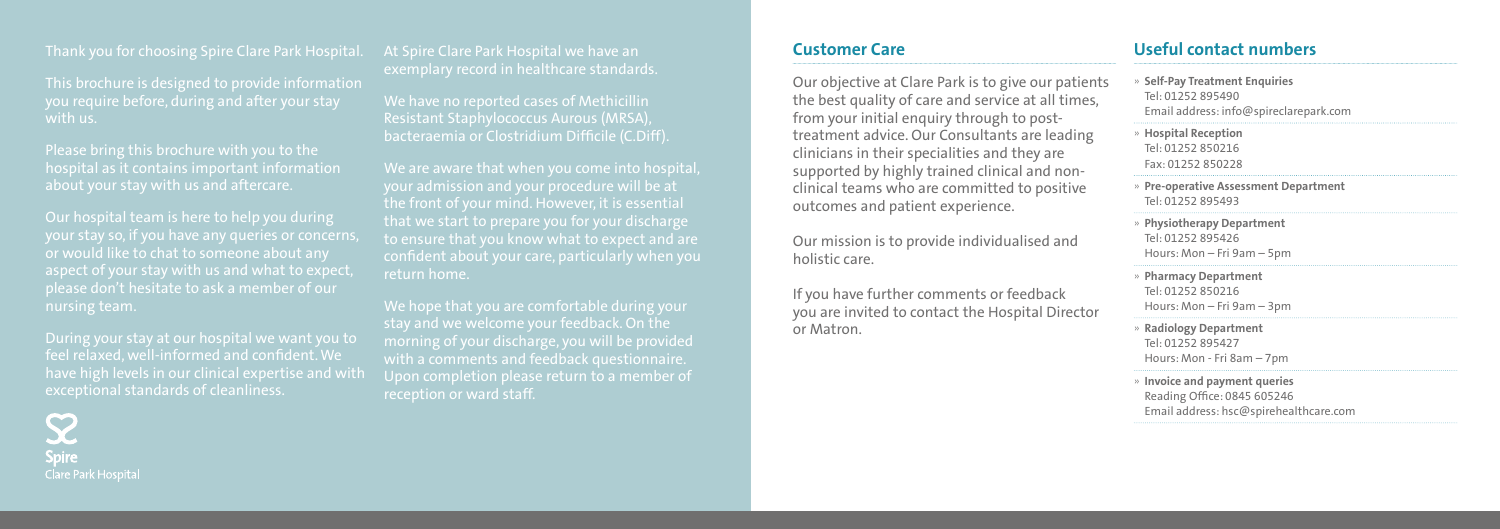## **Preparing for your visit**

To ensure that your admission is smooth and stress free, there are some things that you can do before coming into hospital. This guide contains all the relevant information you should need. If you have any further enquiries please contact the Pre-admission department directly on 01252 895493

## **Assessing you for admission**

Your admission pack includes a health questionnaire: please ensure that this is completed and returned in the pre-paid envelope as soon as possible. This form is used by our nursing staff to ensure that you are correctly assessed for your procedure. If it is a short notice admission (ie less than one week to procedure), please call the Pre-admission department on 01252 895493 (please note: this extension is not manned over the weekend).

If you are not able to call, please bring in the questionnaire with you on admission. If your consultant feels it is necessary, they will arrange for you to have a pre-operative

assessment consultation with the nurse. This appointment will include a review of your past medical history, your medications, a physical examination, and a variety of tests. Your nurse will use this time to discuss your discharge arrangements. The pre-assessment nurse follows up on your test results and notifies your consultant about any concerns. Generally, the nurse will not contact you about your results unless there is a need to do so.

### **Medications**

If you are coming into hospital as an inpatient, a green medication bag will be included in your pack. Please use this bag to bring your medication in their original containers. Please continue to take any prescribed medication unless we have advised you not to do so by the Pre-admission nurses or your consultant. Please inform the hospital prior to your admission if you:

» take blood thinners

- » take medications for diabetes
- 
- » take blood pressure medication

| » take any form of oral contraception or Hormone<br>Replacement Therapy (HRT) |
|-------------------------------------------------------------------------------|
| » are allergic to LATEX or anaesthetics                                       |
| » have any allergies inc medications and anaesthetic                          |
|                                                                               |

#### **Herbal Remedies**

All herbal remedies must be stopped at least 10 to 12 days before your procedure. If you have any queries please contact the pre admission department 01252 895 493

#### **Fasting instructions**

We require all patients who are having sedation or General Anaesthetic (GA)

- » DO NOT eat 6 hours prior to your admission time,
- » MUST drink a full glass of water one hour prior to your admission time.

We ask that you refrain from sucking on sweets or chewing gum once you have stopped drinking fluids.

Please refrain from smoking on the day of your procedure and it is sensible to avoid alcohol up to 48 hrs prior to admission.

**Please note:** If you are feeling unwell prior to your procedure date please contact the hospital pre-admission department on 01252895493 **as soon as you are able as your procedure may need to be postponed.**

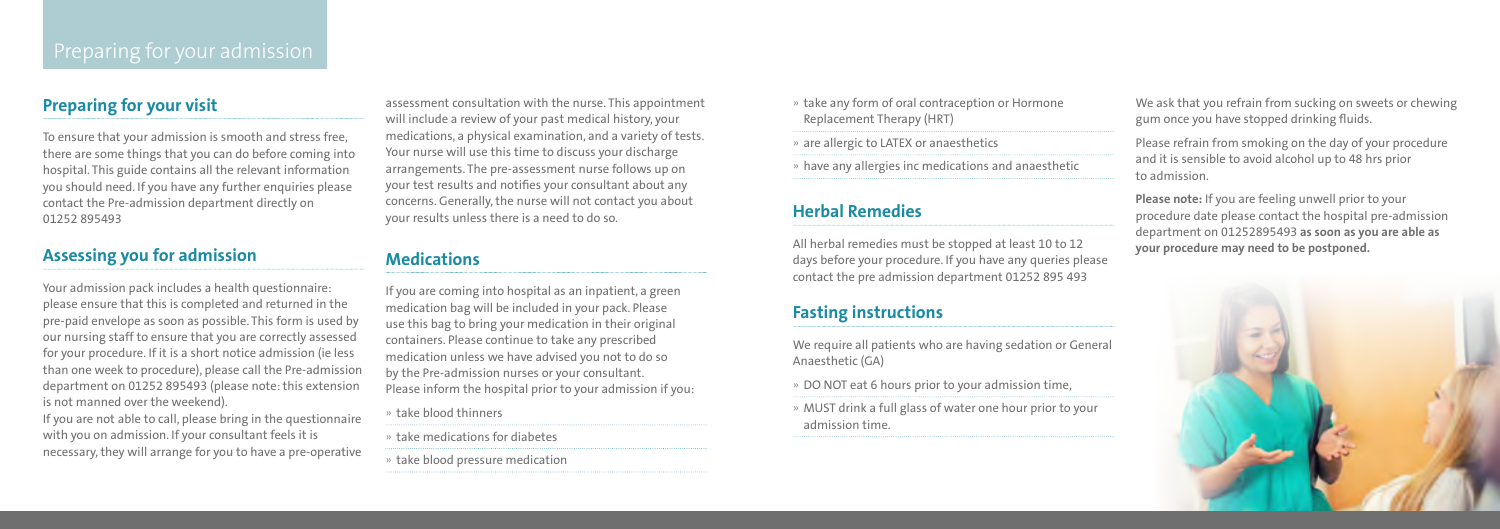### **Costs**

For in-patient and day-case patients, treatment costs are agreed in advance and payment is arranged with you or your insurance company.

### **Insured patients**

- » On admission, you will be asked to provide us with your membership and authorisation numbers so that we may settle your hospital charges directly with your insurer.
- » We will ask you for payment card details, which will be used only to cover personal expenses that you might incur while in hospital and that are not covered by your insurer.
- » Items of specialist equipment, such as a wrist brace and take-home prescribed medications, might not be covered by your insurer so you will need to pay for these items yourself.

## **Self-Funding**

- » A fixed or inclusive care package price will be agreed with you prior to your admission, and you will receive a letter outlining the terms and conditions. The fees must be paid prior to admission.
- » Your package may be subject to change if you are required to attend the initial pre-assessment examination, which you then fail due to your medical history. This will be discussed further with you at your pre-assessment appointment.
- » Your initial consultation and diagnostic tests will be charged separately.
- » On admission, we will ask to swipe your debit/credit card. This simplifies payment for any items not covered by your inclusive care agreement, such as visitors' meals and take-home medication.

#### **Registration form**

If you receive a registration form within your pack, it is very important that you check that all your details are correct; please read the information on the back of the form concerning data protection and the use of your personal information.

Please return the registration form and your Assessing You for Admission form in the pre-paid envelope. If you receive your pack less than 3 days before your procedure date, please bring it into the hospital with you on the day of admission.

If you have any questions regarding anything in the previous text – please do not hesitate to contact our friendly pre admission department on **01252 895 493**.

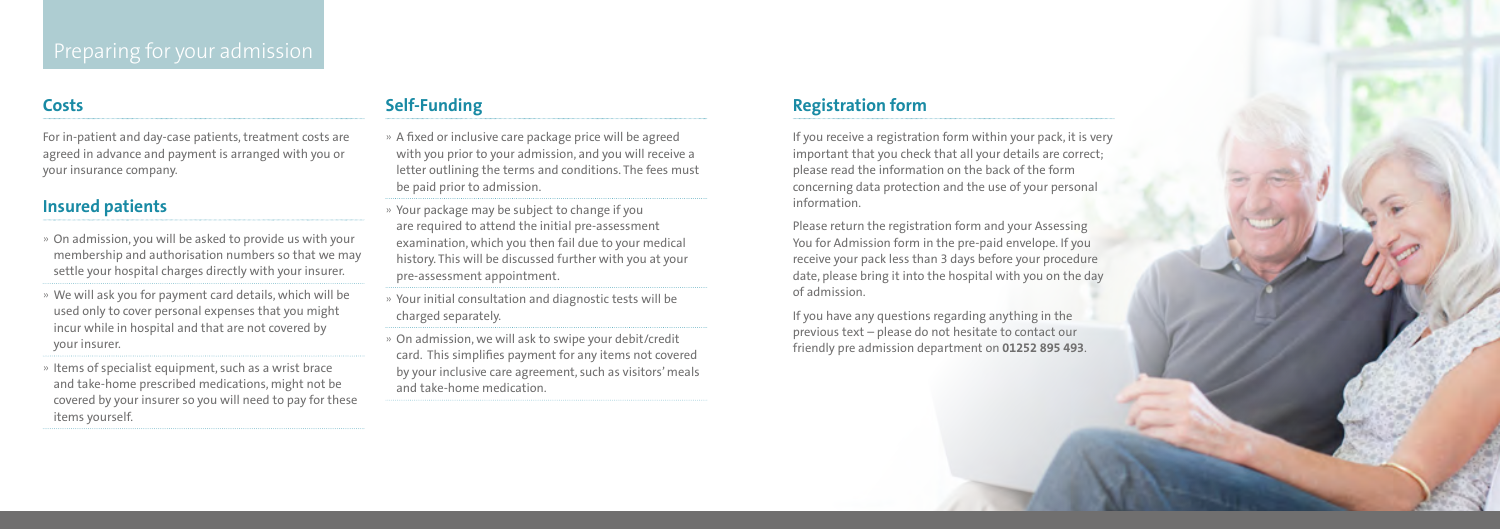#### **On arrival**

Please report to main reception where you will be checked in.

Please note that it is company policy to obtain debit or credit card details from all patients to pay any sundry charges that are not covered by your insurance or inclusive care package. Your card will not be charged without informing you first; all details about your debit/credit cards are kept secure. We will ask you to confirm your next of kin and if there are any other contacts you wish to add.

As required by the information governance regulations, we will not discuss your well-being with anyone who is not on your list of contacts.

Having completed your check-in, you will be taken to your room by the patient administrator.

#### **What to bring with you:**

Comfortable clothing and supportive footwear; for pre and post your procedure. Loose fitting clothing is ideal around possible wound sites. Sling back shoes or flip flops are not permitted for safety reasons. We recommend shorts if you prefer for easy access and mobility.

» Dressing gown and slippers.

- » All medication that you are taking in the green pharmacy bag provided.
- » Radiology CD's, scans appropriate for your procedure.
- » Toiletries.

» You may wish to bring some reading material with you.

Towels are provided so there is no need to bring these with you.

## **Mobile phones and electronic equipment**

You are welcome to bring in your mobile phone and electronic equipment; However, we are prohibited by the County Planning Authority from erecting a standalone mast that would improve signal reception. Mobile phones and electronic equipment must not be used in the Extended Recovery Unit.

#### **Valuables**

We provide a drawer with a lock in your room. However, we encourage patients to avoid bringing any valuables into the hospital that are unnecessary as we cannot be held responsible for any loss or damage.

## **Clinical admission**

Once in your room, a nurse will admit you. This involves confirming all your procedure details and explaining what will happen during your stay. Your discharge plan will also be discussed.

Your assigned nurse is unable to confirm what time your procedure is; however, your surgeon or anaesthetist will be able to advise you on the day. Your nurse will keep you informed of any changes that may affect you.

## **Anaesthesia**

After your arrival, you will be visited in your room by your anaesthetist to discuss your health and if there have been any changes in your condition since you last saw your consultant. They will discuss with you the most appropriate type of anaesthesia for you and your procedure, if this has not already been confirmed with you beforehand.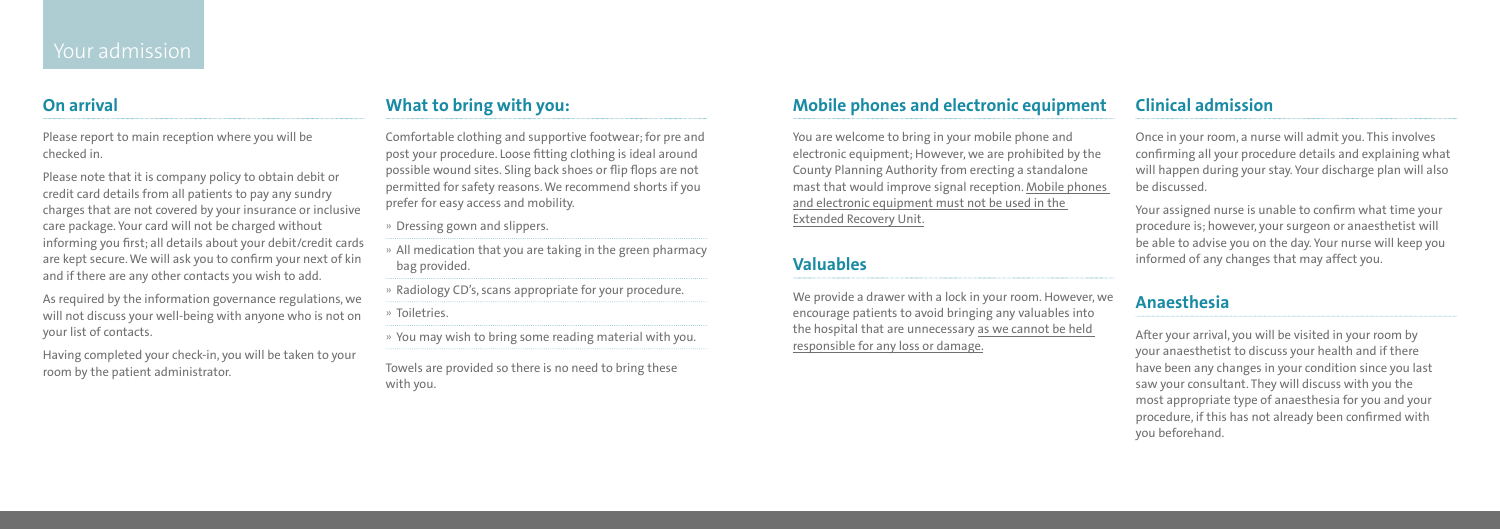#### **Pregnancy test**

Please note: If you are a female of child bearing age, you may be asked to consent to undergo a pregnancy test if your procedure requires it or sign the relevant disclaimer.

#### **Visiting hours**

Spire Clare Park Hospital operates an open visitor policy between 9am and 9pm. However, we do ask that you respect patient privacy and dignity and rest periods. For the purposes of health and safety, all visitors will be expected to sign in the visitors' book, located in the reception area and wear a visitors' badge. Please ask your visitors to sign out as they leave.

#### **Catering**

Our inpatient menu offers a wide range of preferences and dietary requirements. You will be offered a light meal following your procedure.

Day case patients can choose from our day case menu which offers a lighter choice.

There is also a chargeable menu for your visitors; please ask a member of staff for further information.



## Discharge and recovery at home

#### **Discharge**

If you are an in-patient, you are requested to leave your room before 10.00am on the day of discharge. After this time, you may be asked to relocate to our discharge lounge. Please ensure timely collection.

In exceptional circumstances, it might be necessary to arrange a later discharge; this must be discussed on admission.

Your consultant might not see you on your day of discharge but you will be given a copy of your GP letter and medication requirements by your nurse.

#### **'Fit to Work' Notes**

The nurse responsible for your care will be able to arrange a 'fit for work' form if this has been requested by your employer. Please advise the nurse on admission to prevent delays in your discharge.

## **Take-home medication**

You will be provided with up to 5 days' supply of medication according to your consultant's prescription.

Should you require a further supply this must be obtained from your GP if required. If you have private medical insurance, please check with your insurers the extent of your cover for take home medication as you may be required to pay for your discharge medication. If you are not insured and have been offered an inclusive care package, please refer to your confirmation letter for further details.

## **Radiology**

If you have been asked to bring in your radiology CD's, please remember to take them home with you as you may need them for any follow up appointments.

## Your admission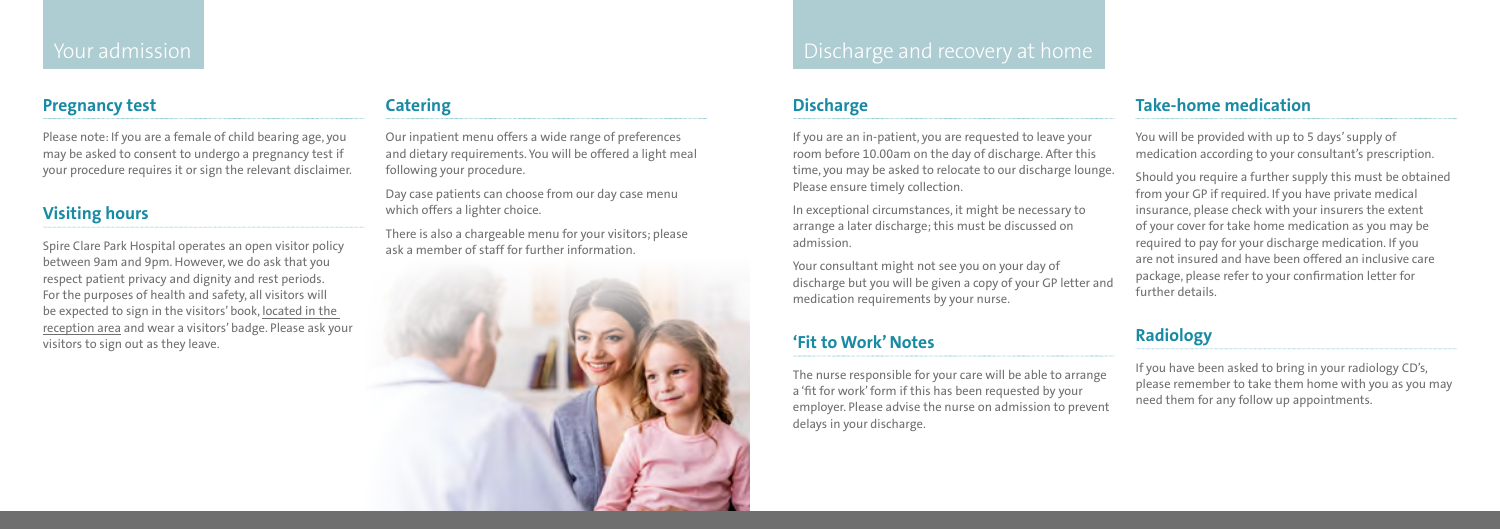### **Discharge and recovery at home**

**Concerns**\* – Acute symptoms

If you experience active bleeding or sudden onset of shortness of breath or difficulty breathing and/or chest pain, please contact the emergency services immediately by dialling 999.

It is important that you contact us if you are experiencing any of the following:

» Severe pain within 5 days of discharge.

- » Sudden inability to pass urine.
- » Sudden onset of shortness of breath and/or chest pain
- » Wounds that are painful, red, swollen and/or oozing associated with feeling generally unwell and/or have a temperature.
- » Pain, tenderness, swelling or discolouration of the skin in one leg and/or cold foot.

To contact us after discharge please dial the main hospital number (01252 850216) and ask for the nurse in charge who will be carrying a bleep.

## **Dealing with pain or discomfort**

A certain amount of discomfort is to be expected from any surgical procedure and its severity is dependent on the type of operation you have had and your personal threshold.

We strongly recommend that you continue to take regular painkillers for at least two to three days post treatment as a minimum. Pain relief should be taken at regular intervals throughout the day to keep pain well controlled and prevent sudden increases in pain levels.



#### **Wound Care**

Please refer to the information you have been provided with during your stay.

There are several stages of wound healing and you may experience any of the following: » Unusual sensations such as tingling, numbness or itching » A firm lumpy feeling as new tissues form » A slight pulling around (internal/external) stitches as the wound heals Swelling is normal and can take several weeks to settle. This is also the case with bruising, which may be severe and can take some weeks to disappear. Before discharge your nurse will give you any further dressings that may be required. They will also give you instructions regarding your wound care and information regarding removal of stitches/clips if necessary. course of action: » The amount of pain, redness, swelling in your wound increases significantly » You experience a raised temperature (fever) or feel generally unwell » The wound itself discharges fresh fluid If you require any assistance with your wound dressings please contact our Outpatient Department on **01252 895421 Deep vein thrombosis (DVT)** DVT can occur in anyone up to 90 days post procedure. It is important that you are aware of the signs and symptoms: » Pain.

If you have been instructed to change your dressing yourself, it is essential that you always wash your hands first and make sure that nothing touches the part of the dressing that will lay over the wound.

- If you should experience any of the following, please contact the ward who will advise you on any necessary
- 
- 
- 

- 
- » Tenderness and swelling of the leg.
- » Skin discolouration that is pale, blue or reddish-purple.
- » If you suspect a DVT contact the Nurse in Charge or your GP immediately..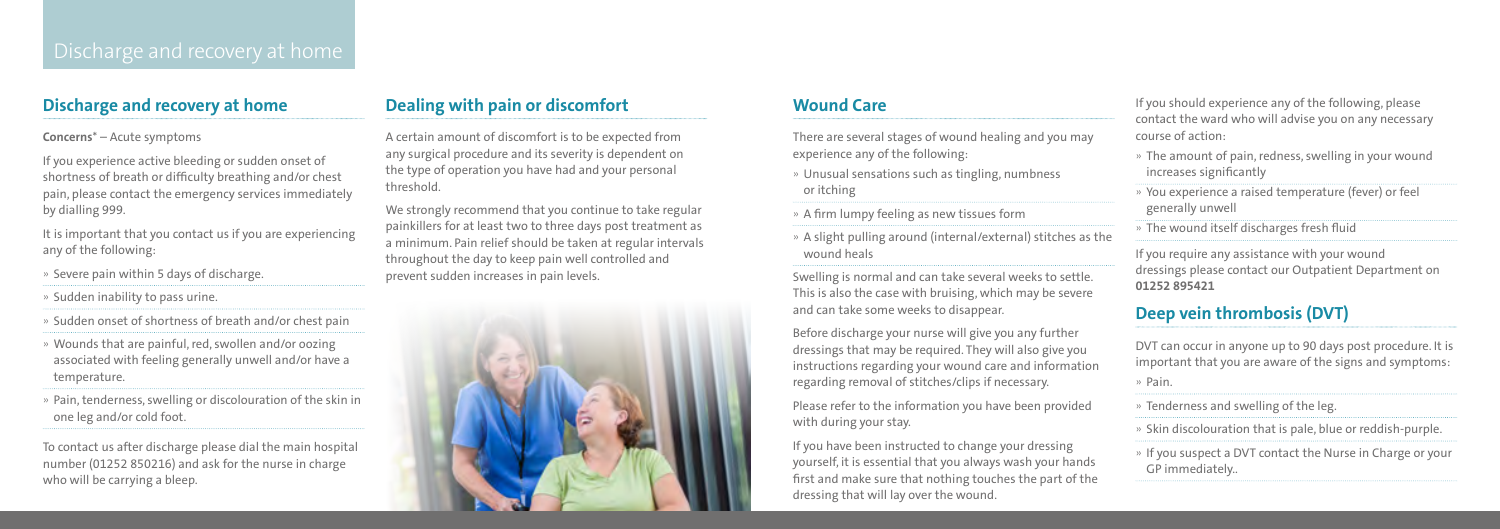## Discharge and recovery at home

## **Surgical stockings (TEDS)**

Your surgical stockings are an aid for the prevention of a deep vein thrombosis (DVT). Some types of surgery require you to wear these for up to 6 weeks, but as a minimum you should continue to wear them until you are fully mobile again (unless advised otherwise by your Consultant).

You may also have been prescribed a course of anti-coagulant therapy that will have commenced in hospital. It is vital that you complete this course of medication as prescribed.

Other measures that reduce the risk of DVT are:

- » Not to sit or lie for long periods of time; it is important to mobilise frequently (if able) and to build this up to your normal activity as soon as possible (unless otherwise instructed).
- » To drink plenty of water whilst recovering at home (unless otherwise instructed).

It is important to keep mobile and do any specific exercises that you have been given. If you have any pain, make sure that you take your painkillers regularly until pain subsides.

If you are planning to fly soon after a procedure and have concerns about risks associated with this, please discuss this with your Consultant or GP.

#### **Returning to normal activity**

#### **Eating and Drinking**

You may find that your appetite is reduced and that your digestive system is temporarily altered i.e bloating or indigestion. These symptoms usually clear by themselves as you become more active. Small meals including fruit and fibre, taken regularly can reduce the likelihood of this happening. Also make sure you drink plenty of fluids.

#### **Bowels**

Changes in diet, less activity and some drugs may lead to irregular bowel habits. An anaesthetic can be disruptive to bowel function and can be made worse if you are immobile for some time. Codeine based medicines are prone to cause constipation whilst anti – inflammatory medicine such as ibuprofen/Naproxen, may cause indigestion. The effects are usually only temporary and normal bowel function should return when you regain your appetite and

become fully mobile again. Ensure that you eat a high fibre diet and drink plenty of water to combat constipation. Diarrhoea is also a common side effect of certain drugs such as antibiotics, certain anti-inflammatory and iron supplements. If diarrhoea is particularly problematic for you and is due to the medication you are taking, alternatives should be discussed with your GP.

#### **Passing urine**

Most patients will have no difficulties in passing urine after discharge. It is important to remain well hydrated particularly in hot weather. Being well hydrated will also aid in the anaesthetic drugs being eliminated. However, if you are finding it difficult to pass urine and have any associated pain or discomfort, please contact the Nurse in charge on the ward or contact your GP.

#### **Sleeping**

Changes in routine and restricted movement can make it more difficult to sleep. Wound discomfort may keep you awake so taking your prescribed painkillers at bedtime would be beneficial.

#### **Bathing and showering**

Some general points:

» Shower where possible as bathing is not recommended.

- » Try not to immerse or soak your wound as this will break down the skin around the wound site and increase the risk of bacteria entering.
- » Allow the shower water to run over the wound site; do not rub the area as this will delay the healing process.
- » It is helpful to have a chair in the bathroom as you may find you will tire easily following an anesthetic.
- » Avoid using any soap, shower gels or other bathing products over the wound site and avoid talcum powder.
- » It is advised that you have someone to assist you nearby you the first time you shower at home.

#### **Clothing**

Avoid tight, uncomfortable clothing that can rub on your wound. If you are required to wear support garments, instructions will be given to you separately.

#### **Work**

Resuming work depends on the type of procedure you have had and what your job involves. Your consultant will advise you accordingly; it is better to feel completely well before you return to work as many people can feel tired and find concentrating difficult if they return to work too soon.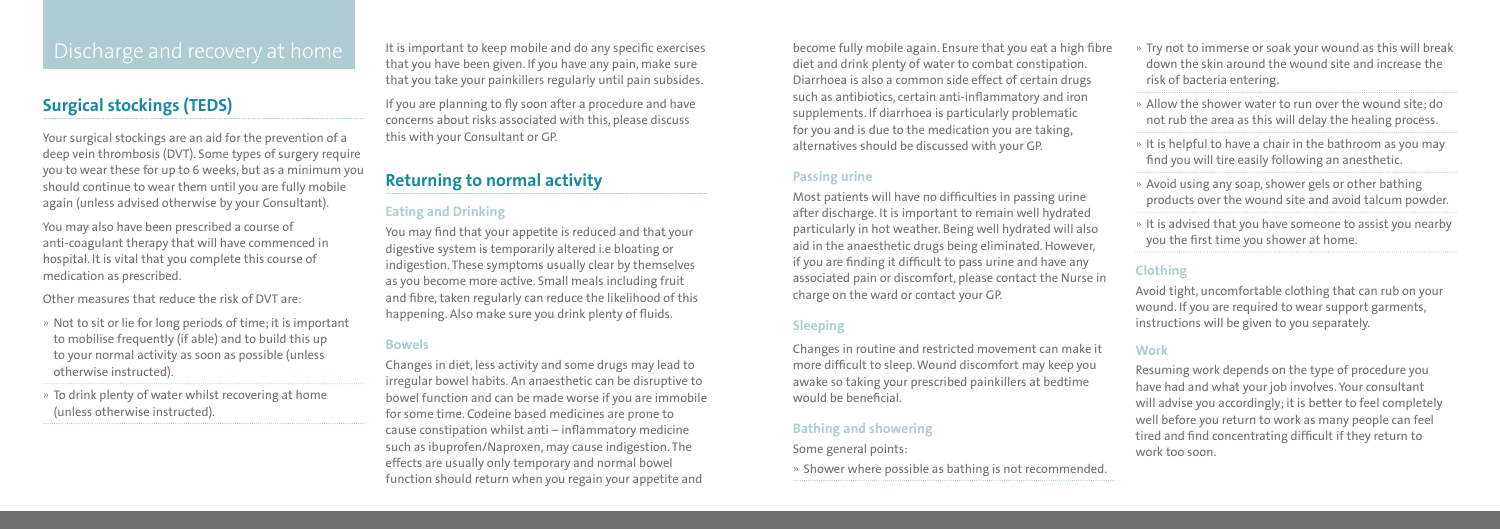## Patient satisfaction

The quality of care and service you have received is always of great concern to us and we use patient feedback to help us monitor and improve our service. Every room has a patient satisfaction questionnaire with space for you to write comments, and every comment is read, noted and actioned if required. The quality of the patient experience can only be assessed by the patient, so we encourage you to complete this document – it is very important to us.

Your comments are valuable to us because they inform us about our service and they help to generate staff satisfaction when you let us know we are doing well.

We aim to provide a caring, high quality service and are always pleased to receive feedback from you, or your family or friends.

If you are happy with your experience here at Spire Clare Park Hospital, we would like to hear from you – this helps us to know when we get it right and more importantly we need to know when we have not met your expectations.

We will respond to any concerns within 3 days. All comments and complaints are taken seriously. If you experience a problem, no matter how small, we would prefer to know so that we can put it right.

If, during your stay, you wish to discuss any concerns with a senior member of staff please ask a member of staff to contact our Matron/Head of Clinical Services who will come and see you.



#### **Driving**

You cannot drive for up to 48 hours post anaesthetics/ sedation. Ask your Consultant for specific advice. It is important that you are able to perform an emergency stop as well as coping with normal driving. You put yourself and others at risk if you ignore these guidelines and your insurance will be invalid.

#### **Rest and Activity**

You may feel rather tired when you first go home and sometimes frustrated because you may not be able to do all the things you would normally like to do. This is a normal part of the recovery process. Having an operation, especially under general anesthetic, is very tiring. This feeling of tiredness can persist for some considerable time so it is important that you rest more than usual when you get home. Plan to increase the things you normally do over the next few days but remember to pay attention to how you feel and rest when your body tells you to.

#### **Exercise**

Some procedures require you to refrain from bending, stretching excessively or lifting heavy weights, including small children, for a period of time after your surgery. This is to promote the healing phase and to avoid straining your muscles around your wound site. However, when deemed safe, we encourage gentle exercise daily, which

could be a short gentle walk or sitting in your chair doing a range of motion exercises. Your consultant and nurse will advise you at your time of discharge what you can and cannot do and for how long.

#### **Household jobs**

Avoid movements that can cause discomfort such as vacuuming, bending,stretching and lifting heavy objects. This includes small children as this will strain your muscles around your operation site. When making a hot drink, do not fill the kettle to full but rather just enough for 1-2 cups. Standing for long periods eg when washing up can be tiring so adjust the workload according to how you feel and the physical response from your body.

#### **Sexual Activity**

In general sexual intercourse may be resumed when you feel comfortable. Check with your Nurse or Consultant if:

- » Your surgery involved your abdomen, hips, back or genitalia
- » You are concerned about restarting oral contraception (remember some medications interfere with the action of the contraceptive pill, alternative family planning should be used.

» You are concerned with any aspect of resuming sexual activity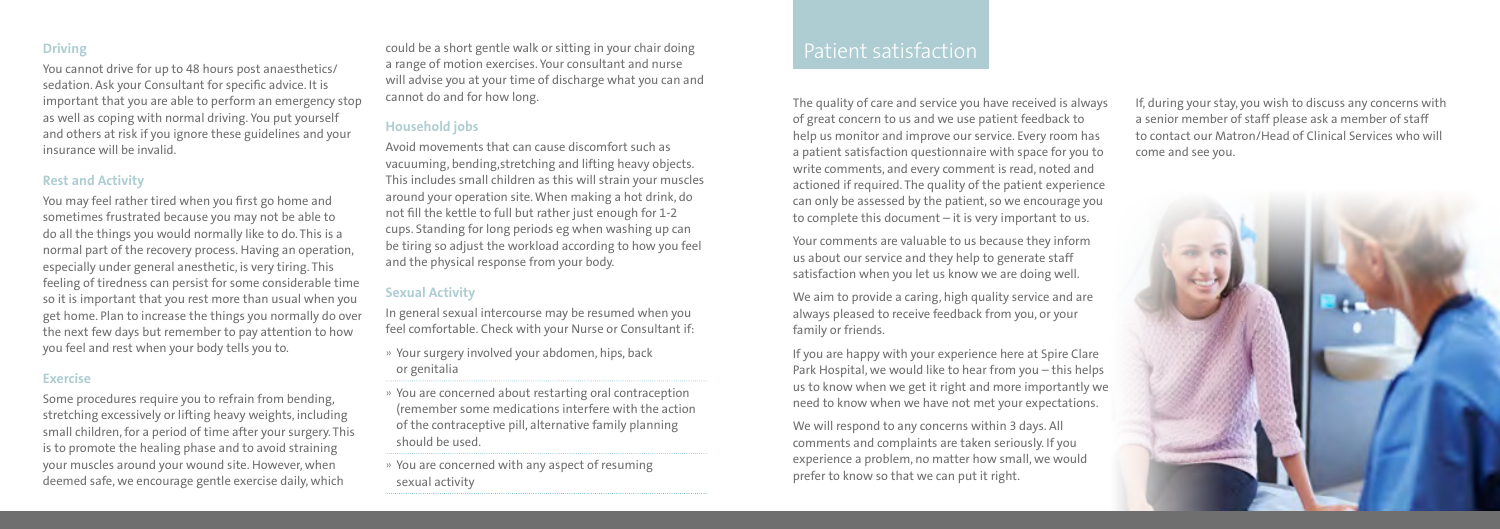**From Camberley/Farnborough:**

Take the A325 Farnham Road, turning right at Heath End traffic lights onto the A287 Odiham / Basingstoke Road. Go straight over the roundabout at the top of the B3013 Fleet Road. After 100 yards turn left into Heath Lane, signposted Crondall and Clare Park. Drive straight on for one mile to the t-junction at the foot of the hill and turn left towards Farnham. The hospital is then half a mile further on, on the left. Please note that during serious adverse weather it is advisable to avoid Heath Lane. At such times, from the roundabout, follow the A287 for approximately 2 miles. Turn left into Bowling Alley and follow signs to Crondall: in the village centre, opposite the Post Office and stores, take a left turn signposted Farnham. Spire Clare Park Hospital is then 3/4 of a mile on the left.

#### **By rail**

Spire Clare Park Hospital is a 10 minute taxi ride from Farnham train station and 20 minute taxi ride from Fleet station.

## Smoking

Spire Clare Park Hospital operates a total no smoking policy, which includes e-cigarettes, within the hospital and all grounds. We thank you for your co-operation. If you are a smoker, you might wish to discuss nicotine replacement therapy with your GP or a pharmacist prior to admission.



**ITM** H

## How to find us

Surrey

## **Directions to Spire Clare Park Hospital**

#### **By car**

#### **From junction 5 of the M3 motorway:**

Take the A287 Farnham Road via the Odiham bypass. In approximately 4 miles, almost opposite the BP/M&S filling station, take a right turn into Bowling Alley, sign posted Crondall. Follow signs to Crondall: in the village centre, opposite the Post Office and stores, take a left turn sign posted Farnham. Spire Clare Park Hospital is then 3/4 of a mile on the left.

#### **From the east of Farnham:**

Use the A31 to the west of Farnham, bypassing the town. Take the third exit at A325 roundabout leading to the town centre. After half a mile go straight over the mini-roundabout and then turn left into Crondall Lane (signposted Crondall and Hospital). The hospital is two and a half miles further on, on the right soon after crossing the Hampshire boundary. (Avoid the private drive on your right into Clare Park Residential Home.)